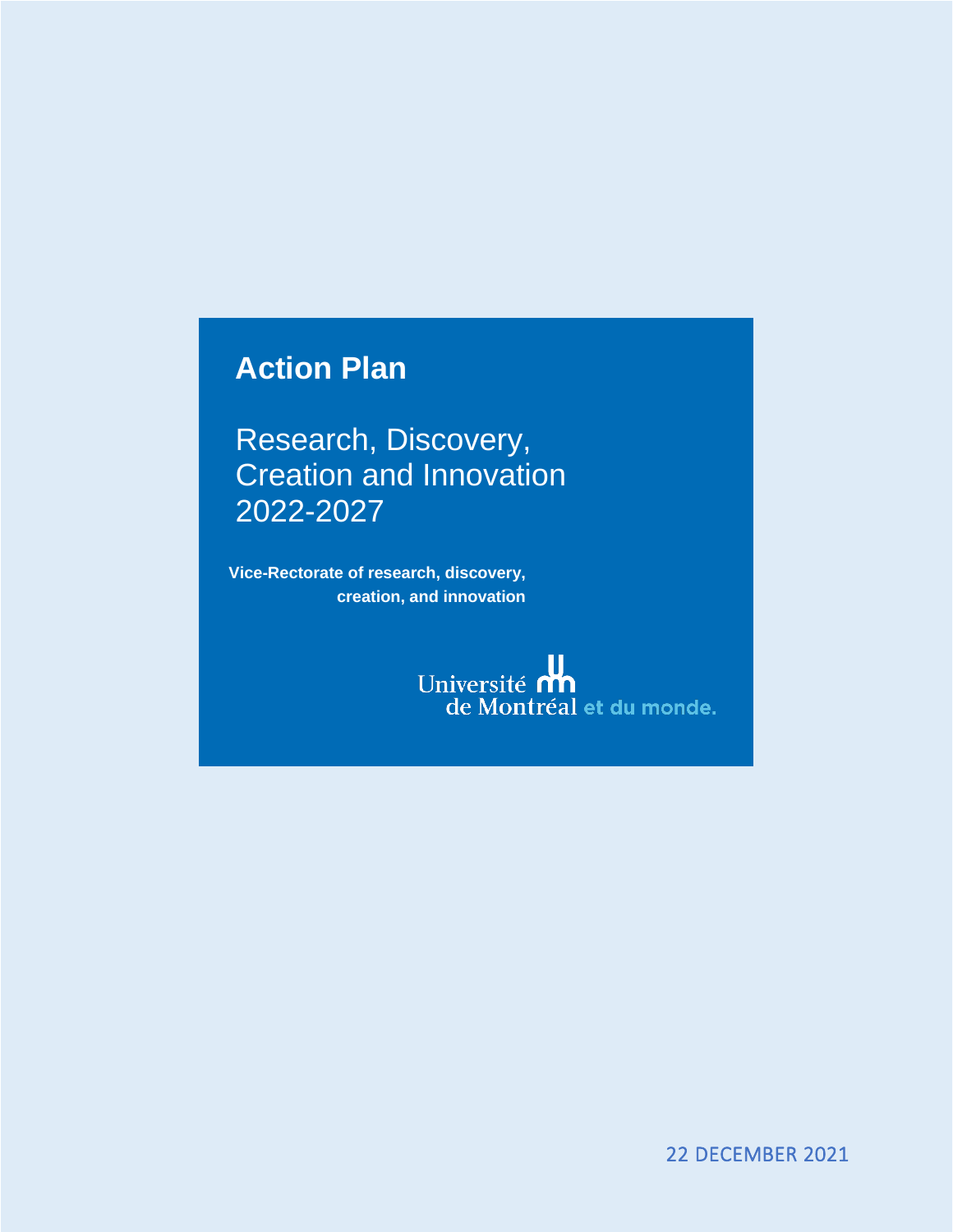# TABLE OF CONTENTS

I

| The Université de Montréal : A unique ecosystem of research, innovation, and creation  2 |  |
|------------------------------------------------------------------------------------------|--|
|                                                                                          |  |
|                                                                                          |  |
|                                                                                          |  |
|                                                                                          |  |
|                                                                                          |  |
|                                                                                          |  |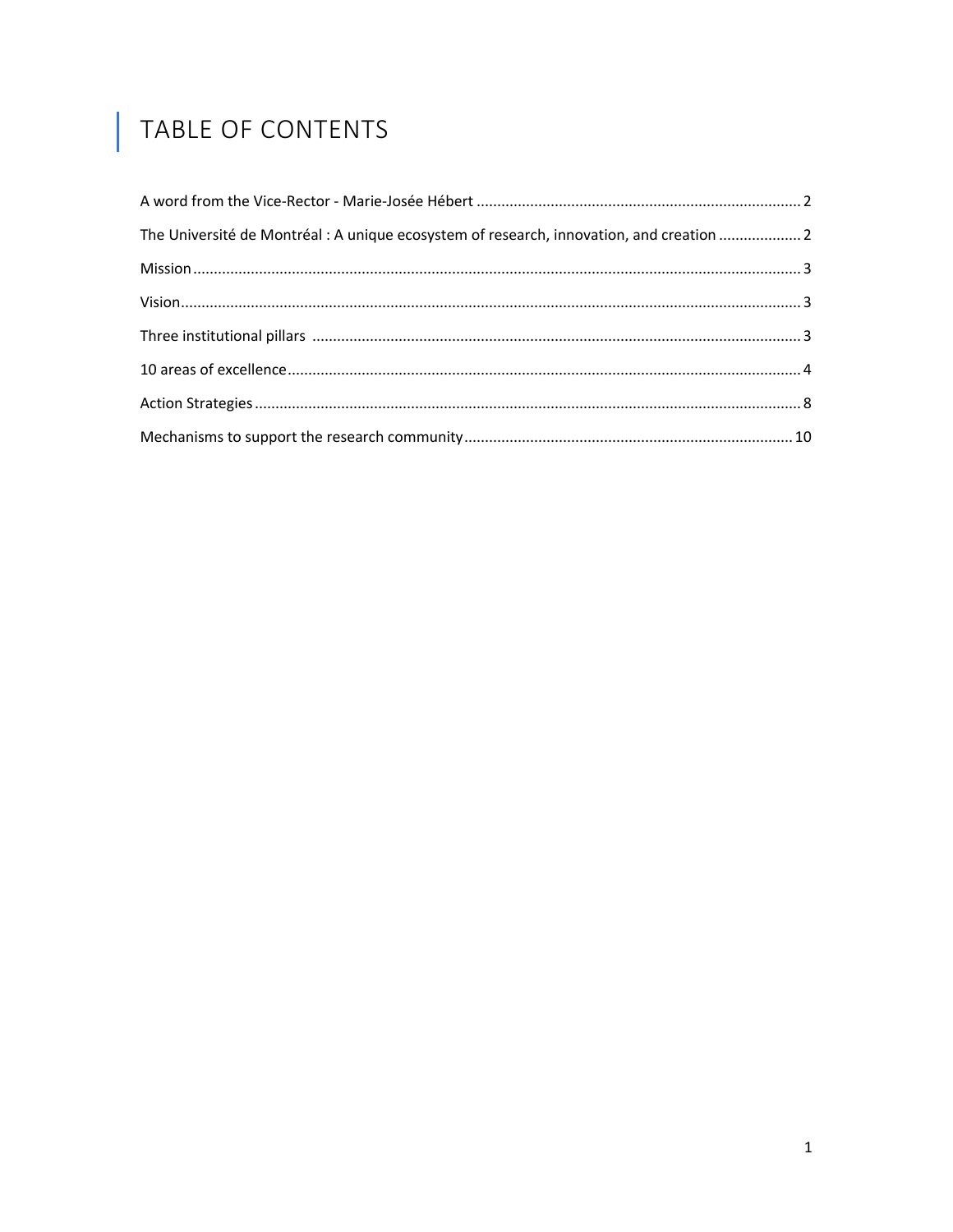# ACTION PLAN RESEARCH, DISCOVERY, CREATION AND INNOVATION 2022-2027

#### <span id="page-2-0"></span>A WORD FROM THE VICE-RECTOR MARIE-JOSÉE HÉBERT

In these times of profound changes sweeping across the planet, the need for university research to produce new and impactful knowledge is more important than ever. The UdeM is committed to actively supporting a research of excellence that is collaborative, innovative, diverse, and open to the world. Research is at the heart of the mission of the Université de Montréal (UdeM). Thanks to its exceptional disciplinary diversity – with 13 faculties and schools, 465 units of research and vast network of affiliated health centres – research at the UdeM directly contributes to training, knowledge advancement, and the development of the local, national, and international research communities. Freedom of research is pivotal to promoting excellence from an array of perspectives. The discoveries resulting from research at the UdeM often stem from collaborative and intersectoral approaches that foster creative solutions to complex societal challenges.

The current research plan highlights the main strategic orientations of the Vice-Rectorate to promote research activities, creation, and innovation at the UdeM. It seeks to contribute actively to the advancement and mobilisation of knowledge in order to respond responsibly and pro-actively to the challenges of today and tomorrow.

## <span id="page-2-1"></span>THE UNIVERSITÉ DE MONTRÉAL: A UNIQUE ECOSYSTEM OF RESEARCH, INNOVATION, AND CREATION

The UdeM is one of the most important research hubs in Canada and the francophone world. Thanks to an exceptional disciplinary diversity, the UdeM provides a unique ecosystem of research, innovation, and creation with collaborations of unparalleled richness. The engagement of all members of our research teams, professors, students, and professionals, as well as of numerous partners, is a major asset for the creation of new knowledge open to the world. The priorities highlighted by the Vice-Rectorate of Research, Discovery, Creation and Innovation (VRRDCI) draw on the energetic strengths of the UdeM.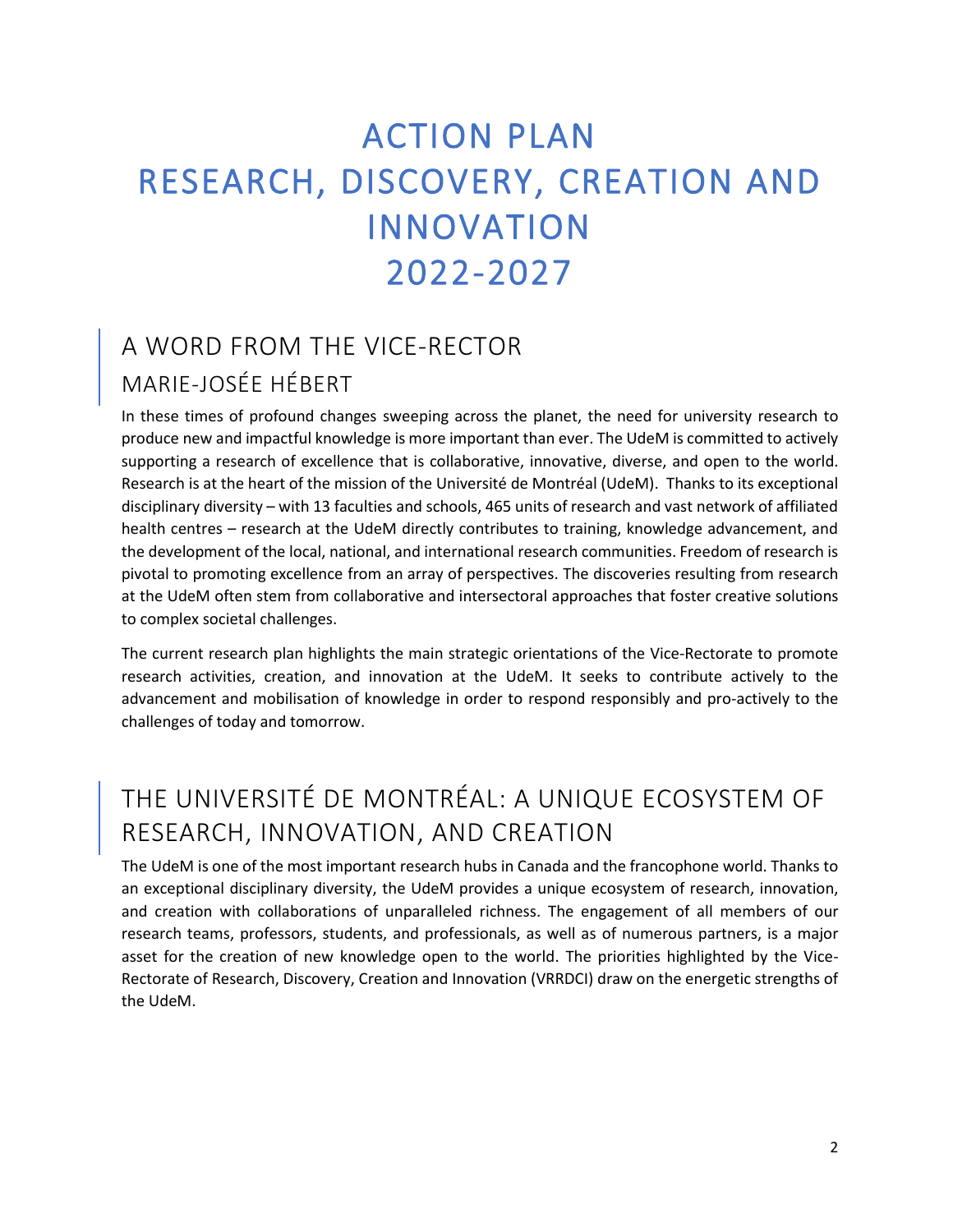## <span id="page-3-0"></span>MISSION

The VRRDCI directly supports the mission of the University in its pursuit of excellence in the production of knowledge and commitment to the common good. Its overall task consists of coordinating, supporting, and enhancing research, innovation, and creation activities, in close collaboration with the other vice-rectorates and units. It promotes the respect of the principles of equity, diversity, and inclusion in research, as well as exemplary approaches regarding responsible conduct of research. It provides a collaborative and diversified research environment that fosters new scientific, cultural, social, and economic advances, which, in turn, stimulate and nurture within our student community a passion for discovery, innovation, and knowledge mobilization.

## <span id="page-3-1"></span>VISION

Support the UdeM's teams to enable the passion for research, creation, and innovation, which stirs our research community, to understand, imagine, and build a better and sustainable world.

## <span id="page-3-2"></span>THREE INSTITUTIONAL PILLARS

The VRRDCI's vision of development rests on the three pillars of the UdeM's strategic plan:

- $\triangleright$  Dare to change: Make sure the academic community responds responsibly and creatively to the needs of a world in constant change
- $\triangleright$  Live our plurality: foster the empowerment of the members of our community by emphasizing the plurality of backgrounds, experiences, and perspectives
- $\triangleright$  Merge our energies and strengths: Prioritize collaborative and transversal initiatives which have a positive and measurable impact on major societal challenges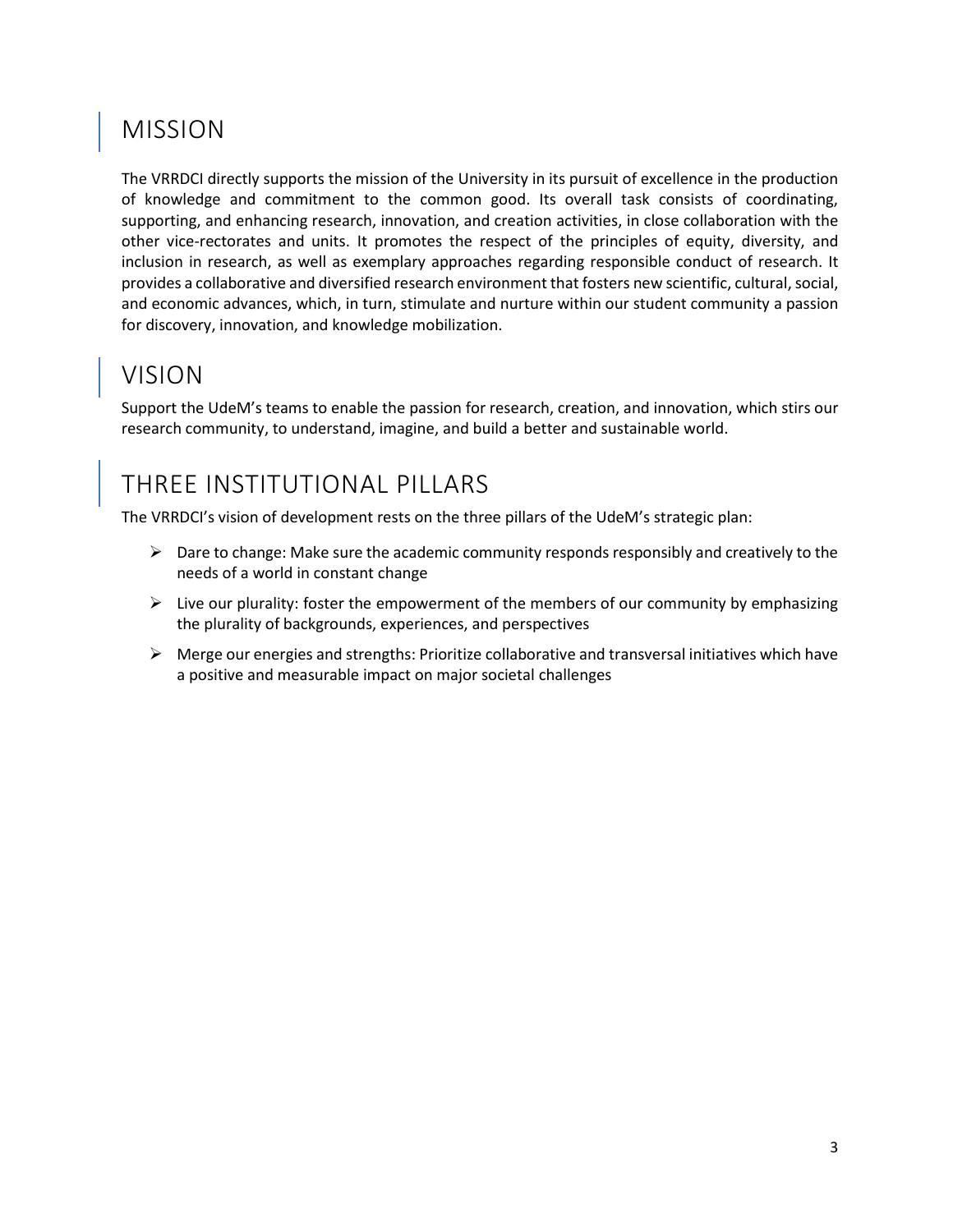#### <span id="page-4-0"></span>10 AREAS OF EXCELLENCE

At the UdeM, excellence is:



**Areas of excellence** at the UdeM host a critical mass of talent and research activities of outstanding calibre and impact. These areas form a solid foundation on which we will continue to build trail-blazing initiatives responding in an original, rigorous, and impactful way to major scientific and societal challenges.

#### Bio-innovation and Digital Health

The UdeM encompasses all the health disciplines, human and animal alike. It combines a wide and integrated range of expertise which covers the fundamental approaches on structural, genomic, metabolomic, and proteomic biology, as well as their implementation in precision health throughout life. The UdeM is recognized for its expertise in the discovery and production of innovative medicines and bioformulations. Its research teams possess cutting-edge expertise in immunotherapy and cellular therapy, pharmacogenomic, and nanomedicine, and ensure their implementation, particularly in oncology, cardiovascular diseases, and mother and child health. The development of digital and artificial intelligence (AI) at the UdeM constitutes a fertile ground for fruitful collaboration which stirs our research teams in fields as varied as the discovery and supply of innovative medicines assisted by artificial intelligence, the automation of diagnostic approaches and imaging, the digital transformation of health care and health services. Its Digital Health Consortium brings together all the actors of the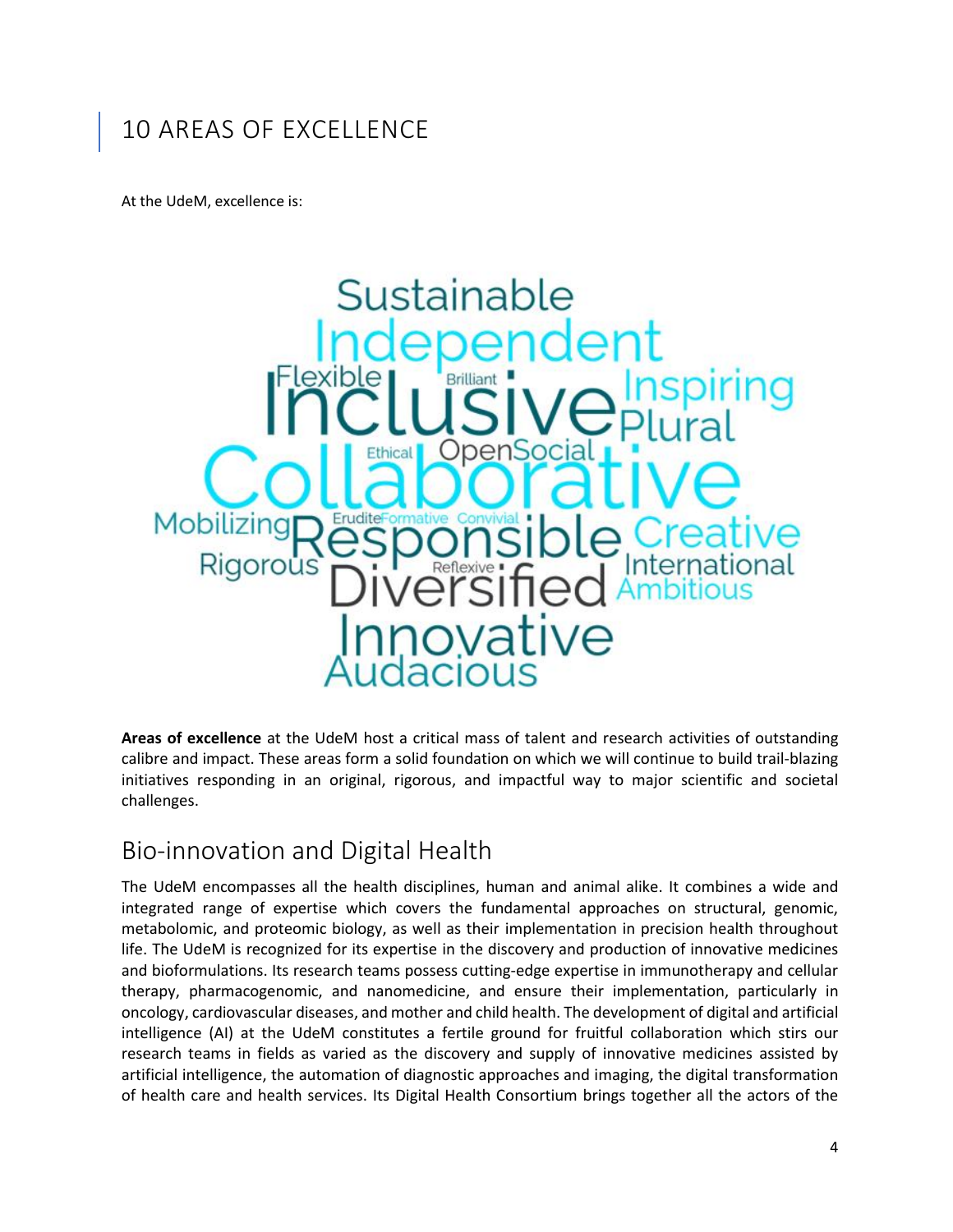health and AI networks. Thanks to its Consortium, the UdeM stands starkly out in areas related to the characterization and use of dynamic algorithms in health data, whether they are of molecular, genetic, clinical or populational origin. It also rests on the expertise of its teams in the field of governance, innovation in health and public policies, as well as on the close links established with the citizens and patients-partners to promote a research geared to the transformation and increase of digital technology in health for the common good.

### Brain, Mind, Perception

The UdeM is internationally recognized for the quality of its research on cognition, psychology, neuropsychology, and neurosciences, notably in fields such as motor control, vision, pain, and cognition. Its researchers are committed to developing further essential aspects of cognition, particularly those related to sensorial perception, sleep, memory, and communication, in normal and pathological contexts such as trauma, cardiovascular arrest, or neurodegenerative diseases. These approaches are combined with other expertise in motor rehabilitation, both communicational and cognitive, treatments of addictions, mental health, play or art therapy, and musical therapy. They will ultimately enable the development of highly innovative and integrated therapeutic approaches. The UdeM supports the deployment of these fundamental and applied research activities in neurosciences and mental health, throughout life. It strives at increasing our global understanding of the human and animal brain, our mind, our perceptions, our emotions and behaviour, and the necessity of establishing and maintaining social networks.

## Creation, Culture, and Imaginaries

Our societies are built on imaginaries, cultures, narratives, values, and strong collective legacies, which are highly diversified. The UdeM has developed an internationally recognized expertise in these major fields of studies including interculturality, intermediality, digital humanities, the study of religions and sociocultural perspectives of the sacred, musicology and ethnomusicology, the study of memory and intangible or built heritage, literatures, civilisations and cultures, notably those of the First Nations. This adept sociocultural knowledge, combined with dialogue with communities, bolsters the development of new and highly creative approaches; it similarly improves our relations to others and the world. Research-creation also occupies a preeminent place at the UdeM, especially in areas such as music, cinema, videogames, landscape architecture, design, communication, and literature. Research-creation teams clearly stand out for their work on narratives and their close involvement with communities, inspired by an overall vision of individual or collective empowerment.

## Environment, Biodiversity, and Society

For over a hundred years the UdeM has been actively engaged in biodiversity research, particularly in vegetal or microbial biodiversity, as well as in the fields of animal and environmental health. Our teams work on the issues of preservation, conservation and adaptation, as well on the challenges of water management, ecotoxicology, agroindustry, green chemistry, energy storage and conversion, and territory planning. Besides this considerable expertise in natural sciences and environmental studies, the UdeM also studies the impact of our social activities on the planet, our relation to the landscape, to the territories, and the vulnerabilities. The works resulting from these studies thus provide venues and potential answers in domains related to environments of sustainable livelihood (planning, logistics, mobility, and services), circular economy (eco-conception, responsible production and consumption), governance, management of natural resources, and corporate social responsibility. These various research initiatives have the common goal of implementing technologies and essential knowledge and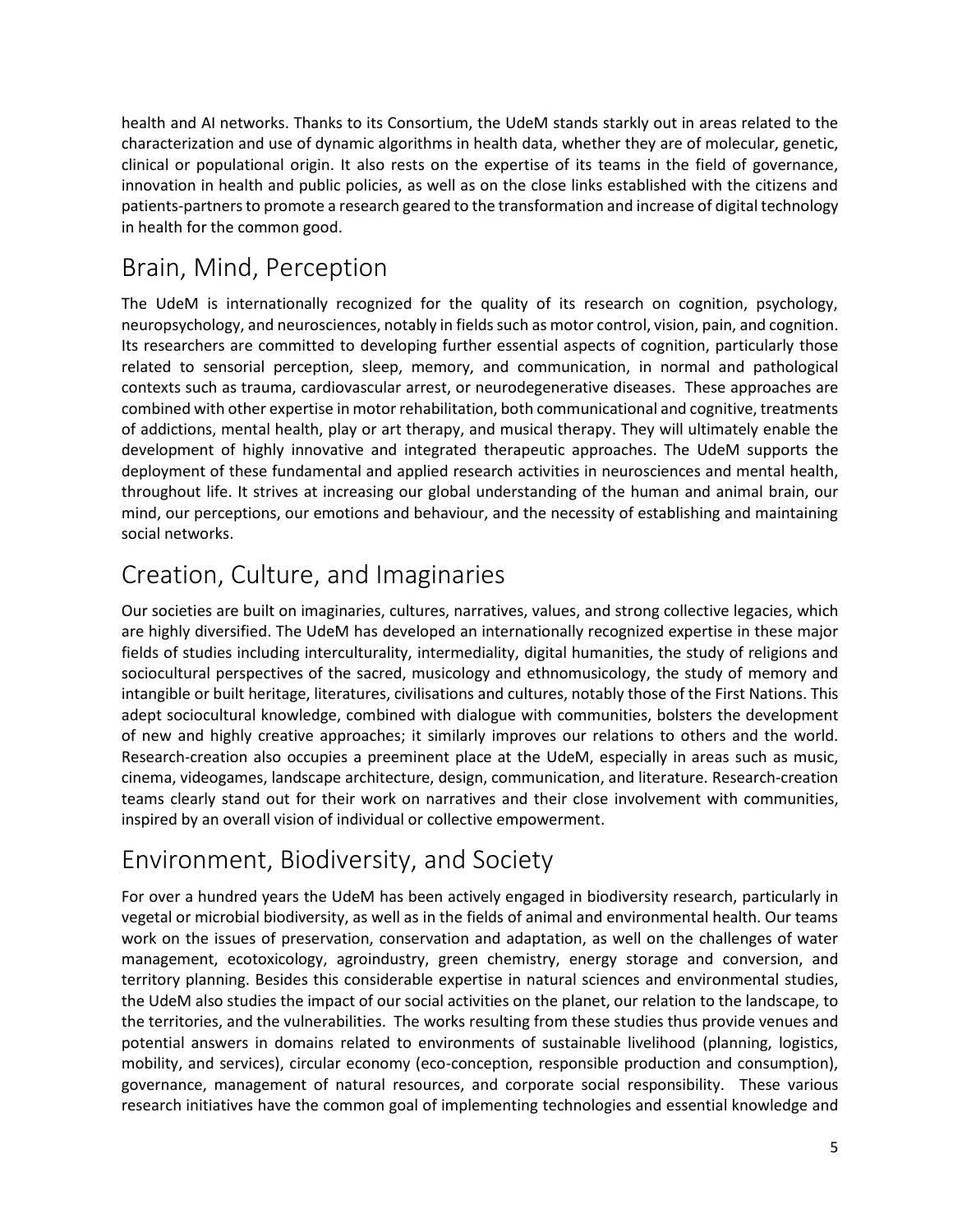expertise to confront climate changes, extreme events, the crisis of biodiversity, and the exhaustion of natural resources. They provide indispensable knowledge and tools that will enable the future generations to respond to their needs in an ecological and sustainable way.

#### Fundamental Explorations of Reality

Understanding our constantly evolving world would be impossible without basic sciences which allow us to expand our conceptions of existence, universe, and matter. The UdeM is actively engaged in these long-term fundamental research activities, ranging from studies at the atomic, molecular and cellular levels, all the way through quantum sciences, astrophysics, the study of dark matter, and exoplanets, while encompassing mathematics, philosophy and epistemology. Their ongoing development generates major methodological advances, theoretical and applied, that will greatly benefit future generations.

#### Digital, Human and Artificial Intelligence

The UdeM is internationally recognized for its strengths in artificial intelligence (machine learning, deep learning, natural language processing, computational linguistics, neuro-computing), digital intelligence (mathematical optimization, operational research, bio-informatics), statistics (bio-statistics, social statistics) and sciences of digital information. These recognized areas of expertise combine with established strengths in the areas of imaging, language, movement, and visualization of data. With a globally recognized expertise in fields such as cyber-justice, cyber-criminality and cyber-security, privacy, and socially responsible development of artificial intelligence, the UdeM seeks to promote the development of responsible artificial intelligence, in line with the principles of The Montreal Declaration for a Responsible Development of Artificial Intelligence, launched by the UdeM.

#### Innovative Materials and Processes

Materials science is at the heart of countless technological advances and can create new opportunities in many areas, including manufacturing, industry and medicine. The UdeM stands out for its ability to link experts in artificial intelligence with leaders in designing and producing new materials. The UdeM has developed a unique expertise in areas such as molecular assembly, low-dimensional materials, physical chemistry of polymers, catalytic conversion, non-equilibrium processes, surface and interface engineering, biological fabrics and membranes, bio-based materials, and quantum materials. The UdeM also targets innovative uses of new materials in a wide range of applications, while examining social acceptability and impact of these new materials and processes on health and environment. These goals reflect an overarching perspective of eco-responsibility and include, among other things, initiatives to develop sustainable materials and processes for energy transition and mobility of tomorrow.

#### Social Relations, Democracy, and Responsibility

The study of collective systems, social relations and challenges of governance, and democracy is a highly dynamic sector at the UdeM. It provides a complementary expertise which spans the provincial and federal as well as the international levels. The issues range widely and address the nature and definition of our democracies themselves. These include: the analysis and comprehension of models of governance, globalization, international relations, and legal and political systems; the examination of social relations, living together with its attendant implications (equity, diversity, and inclusion; social inequalities and vulnerabilities; family and community links; demographic changes; working environment; planning and transformation of space; process of social innovation; new economic models). All these challenging issues require close analyses and probing to better grasp them. Thanks to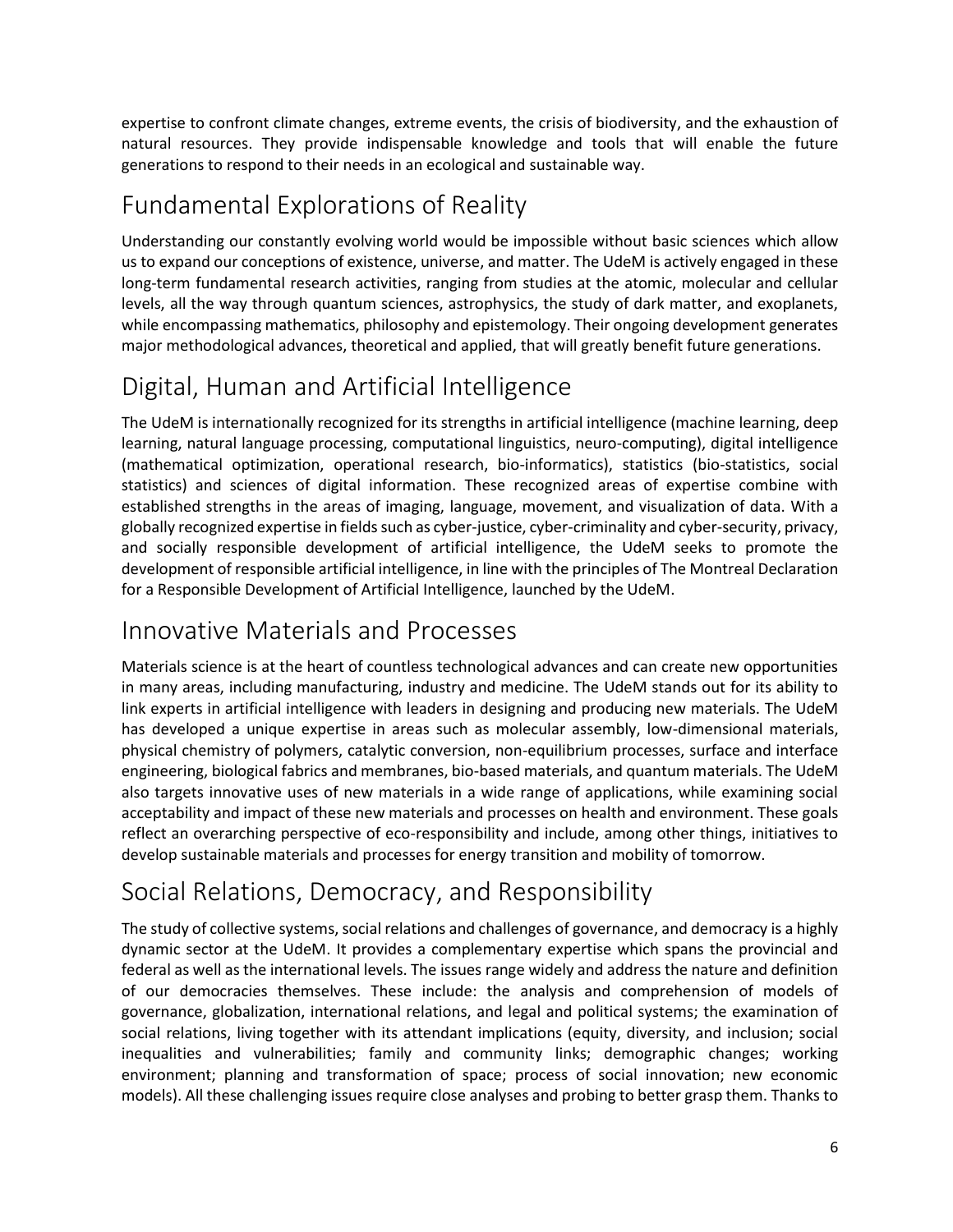their proven expertise in ethics, and in compliance with the UdeM's promotion of the common good, numerous UdeM's teams integrate ethics through their reflection on responsibility and social justice, legislation and public policies, individual and collective rights, governance and regulation, and equity and fundamental rights.

#### Acquisition and Transmission of Knowledge

The UdeM developed a rich and multisectoral expertise on both knowledge acquisition and on our relationship to knowledge, with the aim of leading learners of all ages toward success and well-being. This expertise is manifest in fields ranging from theories on education and language study and communication (oral, musical, visual or digital) through to research activities in didactics, the foundations of education, psycho-pedagogy, and neurosciences and learning. The teams exploring these challenging areas develop inventive methodologies that expand our knowledge and enrich programmes at all levels. They also foster pedagogical innovation, the reduction of inequalities, and the improvement of the educational systems, particularly thanks to close collaboration with stakeholders. Some of the principles guiding research projects include experiential knowledge or learning systems, to ultimately empower the stakeholders to appropriate the results for a direct positive impact on society.

#### One-Health

The recent COVID-19 pandemic has made it clear that there is no divide between environmental health, animal health, and human health: there is only One health, and that is health of ecosystems on a global scale. The "One Health" approach, in which the UdeM has been a leader for several years, emphasizes the importance of interactions between humans, animals and their environments. Bringing together a unique combination of expertise in human, animal, environmental health and at the level of population, territorial and global perspective, the UdeM promotes the One Health approach by allowing greater complementarity between fields. This vision is based on proven strengths of the UdeM and its network in the fields of immunology, microbiota, infectiology, epidemiology, toxicology, chronic diseases (for example, cardiovascular and metabolic diseases), oral health, prevention, healthcare, nutrition, animal and agricultural production, health humanities, environmental sciences (protection and conservation), land use planning and management, as well as all the determinants of health, well-being and living conditions of humans and animals. The UdeM analyzes the interaction between all living beings, on an individual and collective basis, while placing them in their political, economic, social, cultural and territorial context. This vision allows to address, in a systemic way, issues such as globalization, social justice, sustainable urbanization, antibiotic resistance, antimicrobial therapies, zoonoses, food safety, quality and eco-responsibility of healthcare and services, and response of living beings to contaminants and extreme events.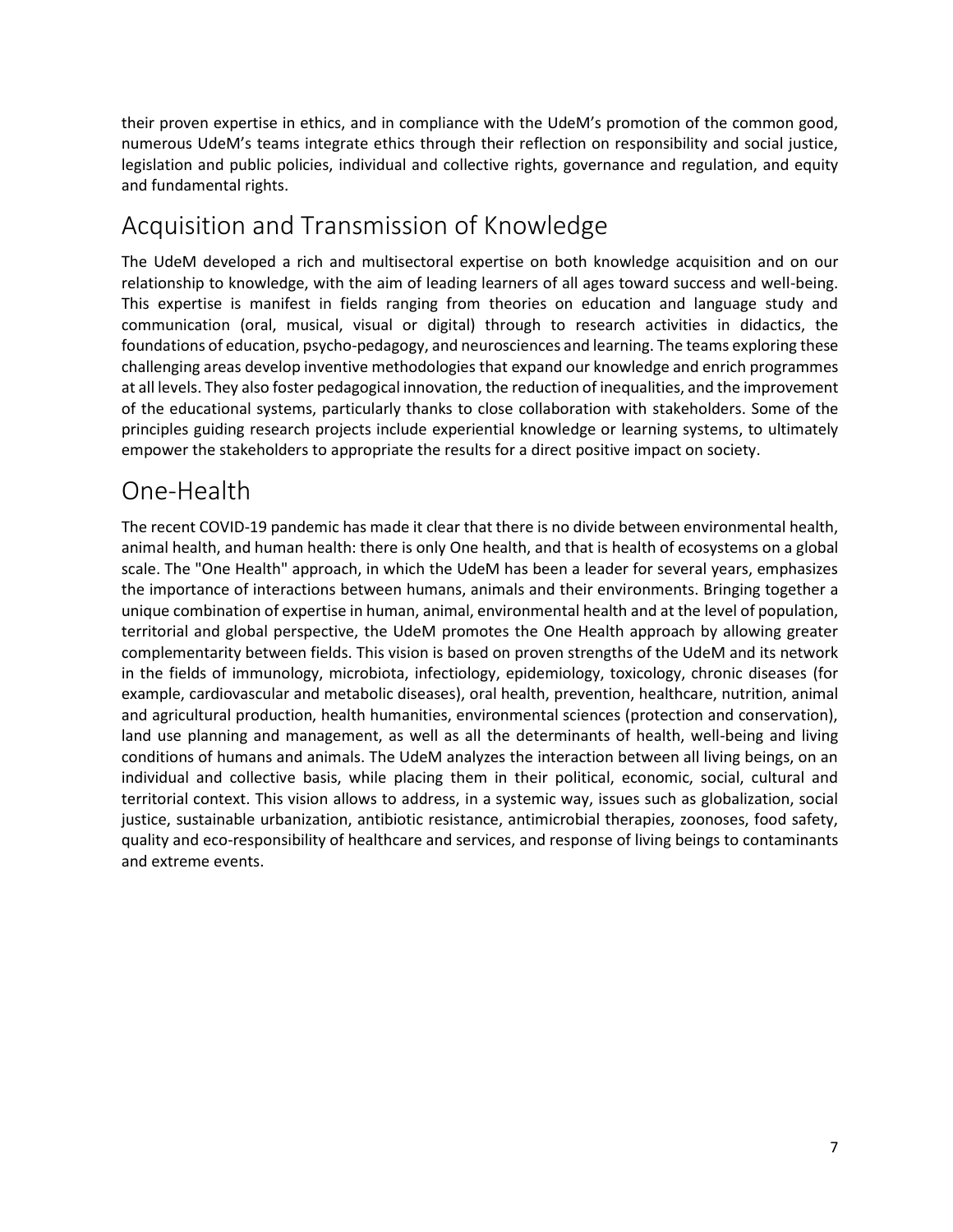## ACTION STRATEGIES

To efficiently support its research community and consolidate its areas of excellence, the VRRDCI has identified three action priorities:

- ➢ Support collaboration
- ➢ Promote responsibility in research
- ➢ Maximize impact

These priorities revolve around 14 strategies complementing one another and all linked to the institutional pillars

<span id="page-8-0"></span>

|                          | Dare to change                                                                                                                                                                                                                                  | Live our plurality                                                                                                 | Merge energies                                                                                                                                                                                                                                                                      |
|--------------------------|-------------------------------------------------------------------------------------------------------------------------------------------------------------------------------------------------------------------------------------------------|--------------------------------------------------------------------------------------------------------------------|-------------------------------------------------------------------------------------------------------------------------------------------------------------------------------------------------------------------------------------------------------------------------------------|
| Support<br>collaboration | Enhance knowledge<br>mobilization and<br>interpersonal skills, and<br>welcome experiential<br>knowledge within research<br>activities<br>Promote open science,<br>through support of open access<br>and responsible sharing of<br>research data | Foster research approaches<br>open to the world,<br>promoting dialogue and<br>mutual enrichment of<br>perspectives | Acknowledge, support, and<br>value team work, the result<br>of the contribution of all the<br>research community<br>members (students,<br>professionals, professors)<br>Help connect research<br>teams to support<br>intersectoral approaches<br>that tackle challenges at<br>stake |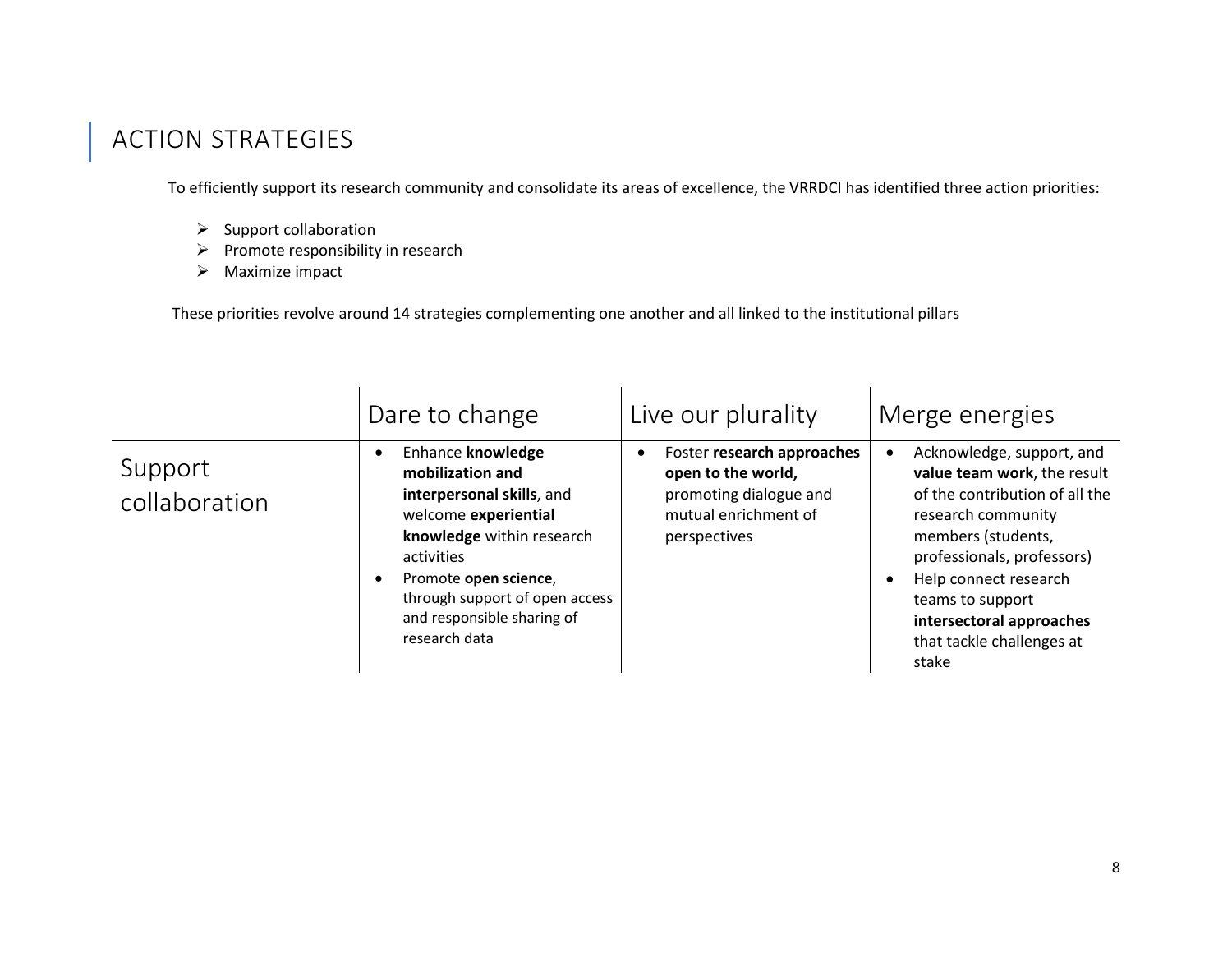|                                          | Dare to change                                                                                                                  | Live our plurality                                                                                                                                                                                                                                                                                                           | Merge energies                                                                                                                                                                                           |
|------------------------------------------|---------------------------------------------------------------------------------------------------------------------------------|------------------------------------------------------------------------------------------------------------------------------------------------------------------------------------------------------------------------------------------------------------------------------------------------------------------------------|----------------------------------------------------------------------------------------------------------------------------------------------------------------------------------------------------------|
| Promote<br>responsibility in<br>research | Empower the teams to ensure<br>methodological rigor,<br>reproducibility of results and<br>safety in research                    | Provide an exemplary<br>$\bullet$<br>environment in terms of<br>equity, diversity, and<br>inclusion, at all stages of<br>research and creation<br>Encourage research by, for,<br>and with First Nations, in<br>keeping with the principles<br>of collaboration, reciprocity,<br>and collective enrichment<br>of perspectives | Support the development of<br>$\bullet$<br>a culture of responsible<br>conduct in research                                                                                                               |
|                                          | Dare to change                                                                                                                  | Live our plurality                                                                                                                                                                                                                                                                                                           | Merge energies                                                                                                                                                                                           |
| Maximize impact                          | Develop the leadership of the<br>$\bullet$<br>UdeM's research teams<br>within local, national, and<br>international initiatives | Acknowledge, promote, and<br>support plurality of<br>approaches in research, in<br>terms of process and<br>theoretical perspectives, as<br>well as of methodological<br>approaches<br>Support valorisation of<br>research and<br>entrepreneurship                                                                            | Foster training to research,<br>$\bullet$<br>and by research, for all<br>students at undergraduate<br>and graduate levels<br>Favor the sustainable<br>$\bullet$<br>development of research<br>activities |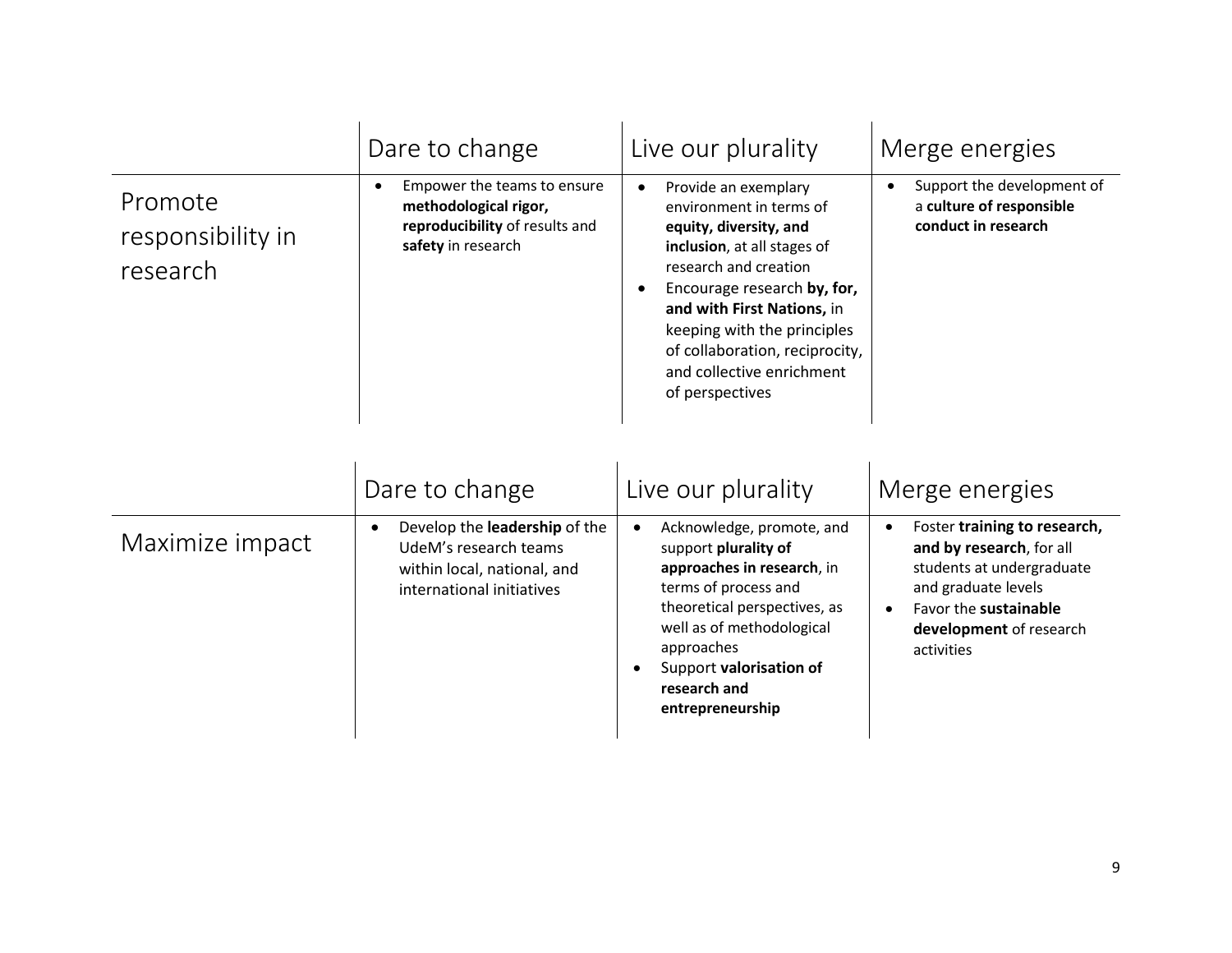## <span id="page-10-0"></span>MECHANISMS TO SUPPORT THE RESEARCH COMMUNITY

The implementation of these actions will rest on the enhanced support to the research community in order to meet and surpass the current research and creation challenges.

• Deployment of a Digital Strategy

Digital technology affects the way all research activities are conducted, ranging from the collection and management of data to the mobilization and dissemination of research results. UdeM's Digital Strategy seeks to ensure the implementation of exemplary practices and the appropriation of a digital culture in all aspects of research, creation and innovation. It will help the community to acquire expertise in sound data management and sharing, cyber-security reflexes, and, ultimately, lead to a wider and safer dissemination of research results.

• Modernisation of Services for the Research Community

The Research, Development, and Valorization Office (BRDV) and the Office for the Responsible Conduct in Research (BCRR) are committed to supporting research teams and platforms as well as providing training modules to research teams from all sectors on responsible conduct of research and best practices in governance of research. The BRDV provides assistance to individual application grants as well as to wider institutional research initiatives. It also aims to expand the service offer regarding knowledge mobilization, the valorization of research and creation, and entrepreneurship. It seeks to better empower and acquaint the community with the multiplicity of valorization opportunities, within an overall vision that encompasses commercialization and technological transfer as well as social innovation and responsible entrepreneurship.

• Reinforcement of Research Infrastructures

Research projects require cutting-edge infrastructures and technological equipment, as well as the expertise of a highly qualified staff for optimal implementation. The VRRDCI will work in close collaboration with the faculties and the research community to ensure the acquisition, deployment, maintenance, and upscaling of research equipment and platforms. The VRRDCI wishes to facilitate the sharing of and access to the facilities, tools and research platforms in a spirit of interaction and exchange, which constitutes the engine of development and research, innovation and discovery. It also aims to enhance the role of our highly qualified staff to foster methodological rigour, the robustness and reproducibility of results.

• Support to Knowledge Mobilization

Research requires knowledge sharing and mobilization to reach its maximal impact. On the one hand, the transfer of research results must be facilitated by open science, data sharing, and open access to publications, key principles the UdeM abide by. On the other, knowledge mobilization must transcend learned publications to reach a wider audience. This expanded transfer is intrinsic to the research mission, and the UdeM actively promotes public dissemination of scientific research results by experts. In order to facilitate this mobilization, the UdeM intends to provide the research community with the appropriate training and assistance, which will enable them to fulfill this social mission in a responsible and advised way. The UdeM also recognizes that the potential experiential knowledge generated by our various partners